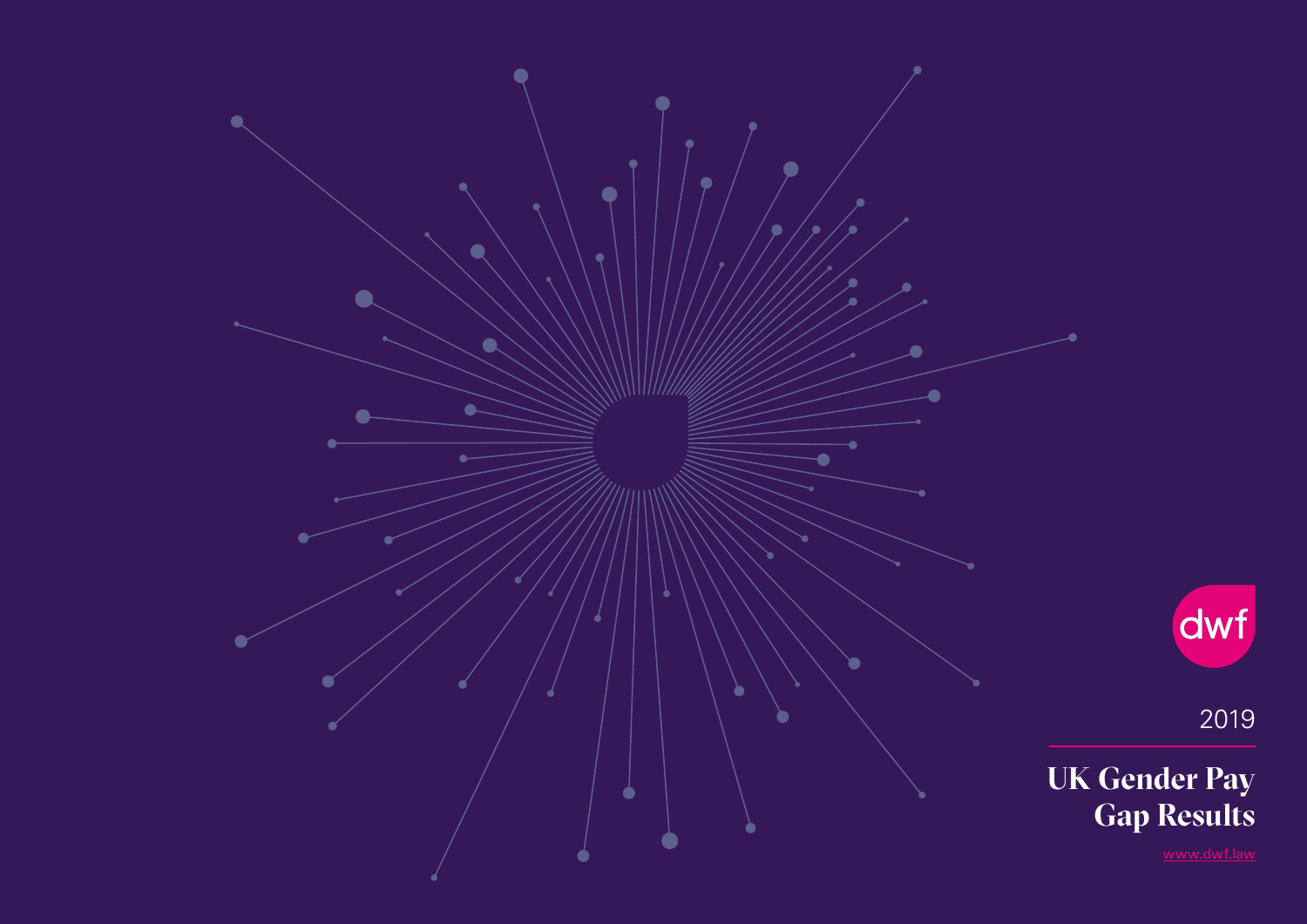### UK Gender Pay Gap Report 2019

**This is our third UK Gender Pay Gap Report. It shows we are making progress year on year but there is still much to do.** 

The reduction in our combined mean gender pay gap for a second consecutive year is a positive indicator that our actions are having an impact. The improvement in female representation is evidenced in the supporting 'pay quartile' analysis, which shows that the proportion of women in the upper pay quartile has increased.

However, the slight increase in our median pay gap is a powerful reminder that the pay gap is largely the result of having more men at senior levels in higher paid roles and a higher proportion of women relative to men in roles which fall within our lower pay quartiles.

Overall, the composition of our workforce is changing but as with most large businesses there are fewer leadership roles and often slower turnover at senior levels. This will undoubtedly impact the speed with which our gender pay and bonus gaps reduce over time.

#### **Gender Pay Gap**

| <b>Employees Hourly Pay Gap</b>    | 2017    | 2018 | 2019 |
|------------------------------------|---------|------|------|
| Mean hourly pay gap                | 24%     | 23%  | 22%  |
| Median hourly pay gap              | 27%     | 24%  | 23%  |
|                                    |         |      |      |
| Self-Employed Hourly Pay Gap 2017* |         | 2018 | 2019 |
| Mean hourly pay gap                | 13%     | 16%  | 15%  |
| Median hourly pay gap              | 5%      | 16%  | 14%  |
|                                    |         |      |      |
| <b>Combined Hourly Pay Gap</b>     | $2017*$ | 2018 | 2019 |
| Mean hourly pay gap                | 50%     | 48%  | 39%  |
| Median hourly pay gap              | 36%     | 32%  | 33%  |

\*Not Published in April 2017

#### **What is the difference between Mean and Median?**

The mean gender pay gap is the difference in the average hourly rate of pay between men and women in the company.

If we take our UK employees and line them up in order of pay from highest to lowest, the median gender pay gap compares the hourly pay of the woman in the middle of their line and the hourly pay of the middle man.

For both employees and self-employed partners, we have used hourly pay rates.

Equal pay is a legal requirement in the UK and we have rigorous processes and monitoring in place to ensure that our people are paid fairly.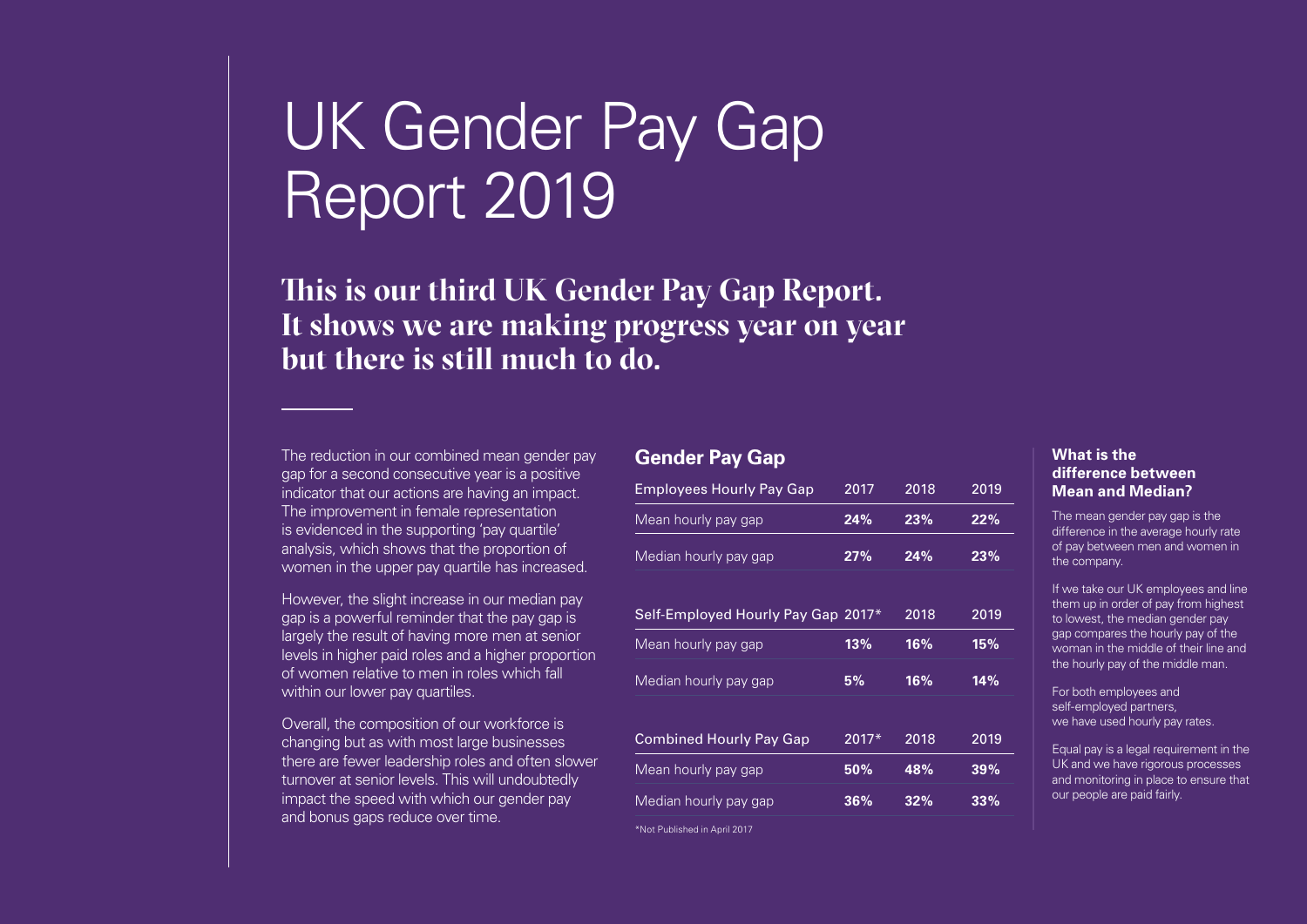## Why we have a Gender Pay Gap

**The main reason for our gender pay gap remains the same. We have more men at senior levels in higher paid roles and a higher proportion of women relative to men in roles which fall within our lower pay quartiles.** 

**Hourly Pay Quartiles 2019**

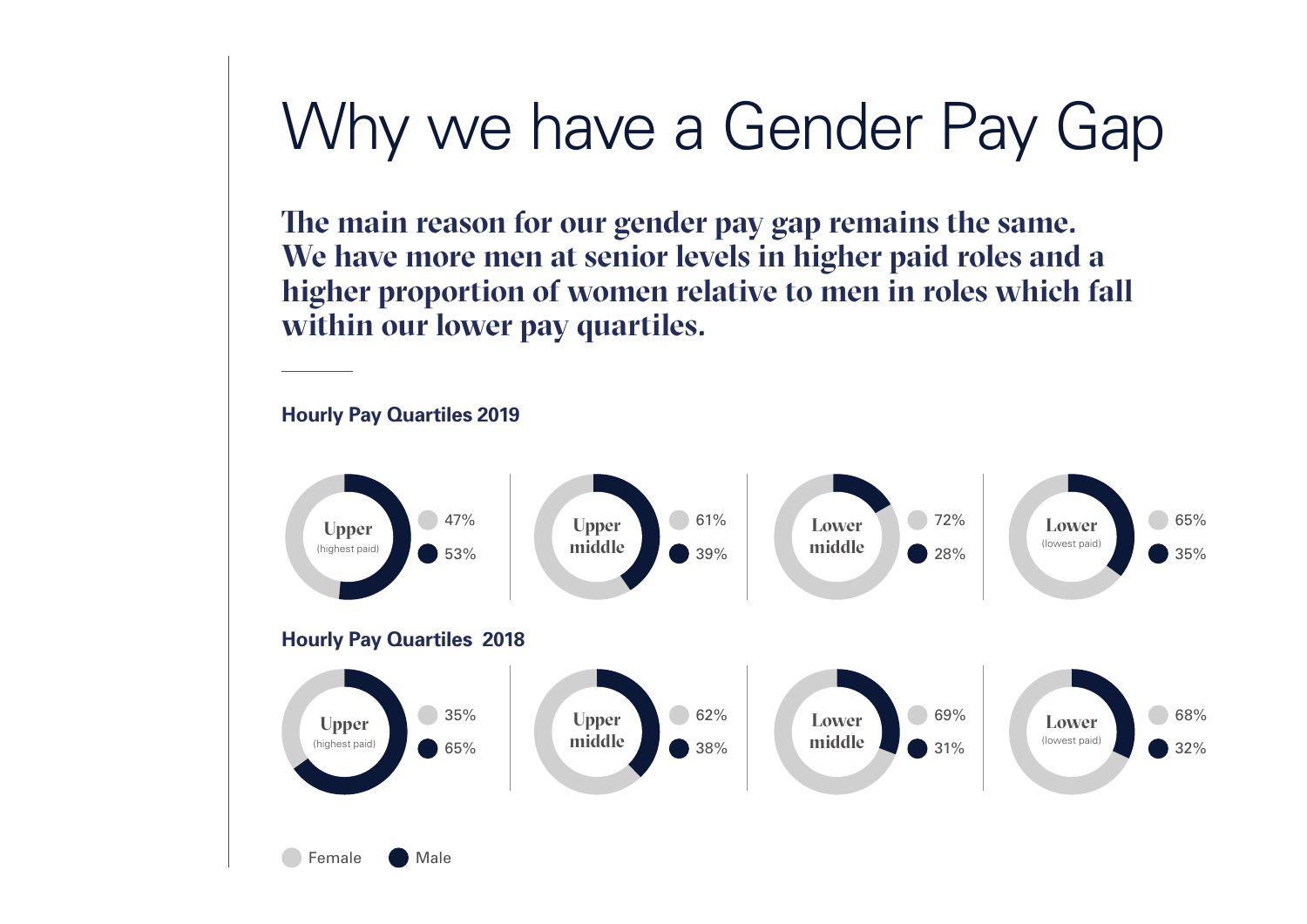# Bonus Pay Gap

| Employees Bonus Gap     | 2017    | 2018   | 2019 |
|-------------------------|---------|--------|------|
| Mean bonus gap          | 24%     | 18%    | 35%  |
| Median bonus gap        | 15%     | 18%    | 32%  |
| Self-Employed Bonus Gap | $2017*$ | 2018   | 2019 |
| Mean bonus gap          | 49%     | 50%    | 12%  |
| Median bonus gap        | $-14%$  | $-16%$ | 14%  |
| Combined Bonus Gap      | $2017*$ | 2018   | 2019 |
| Mean bonus gap          | 51%     | 45%    | 37%  |
| Median bonus gap        | 32%     | 23%    | 35%  |
|                         |         |        |      |

\*Not Published in April 2017

**Proportion of Our People Who Received Bonus Pay** 



**Note: A negative percentage figure indicates a bonus pay gap in favour of women.**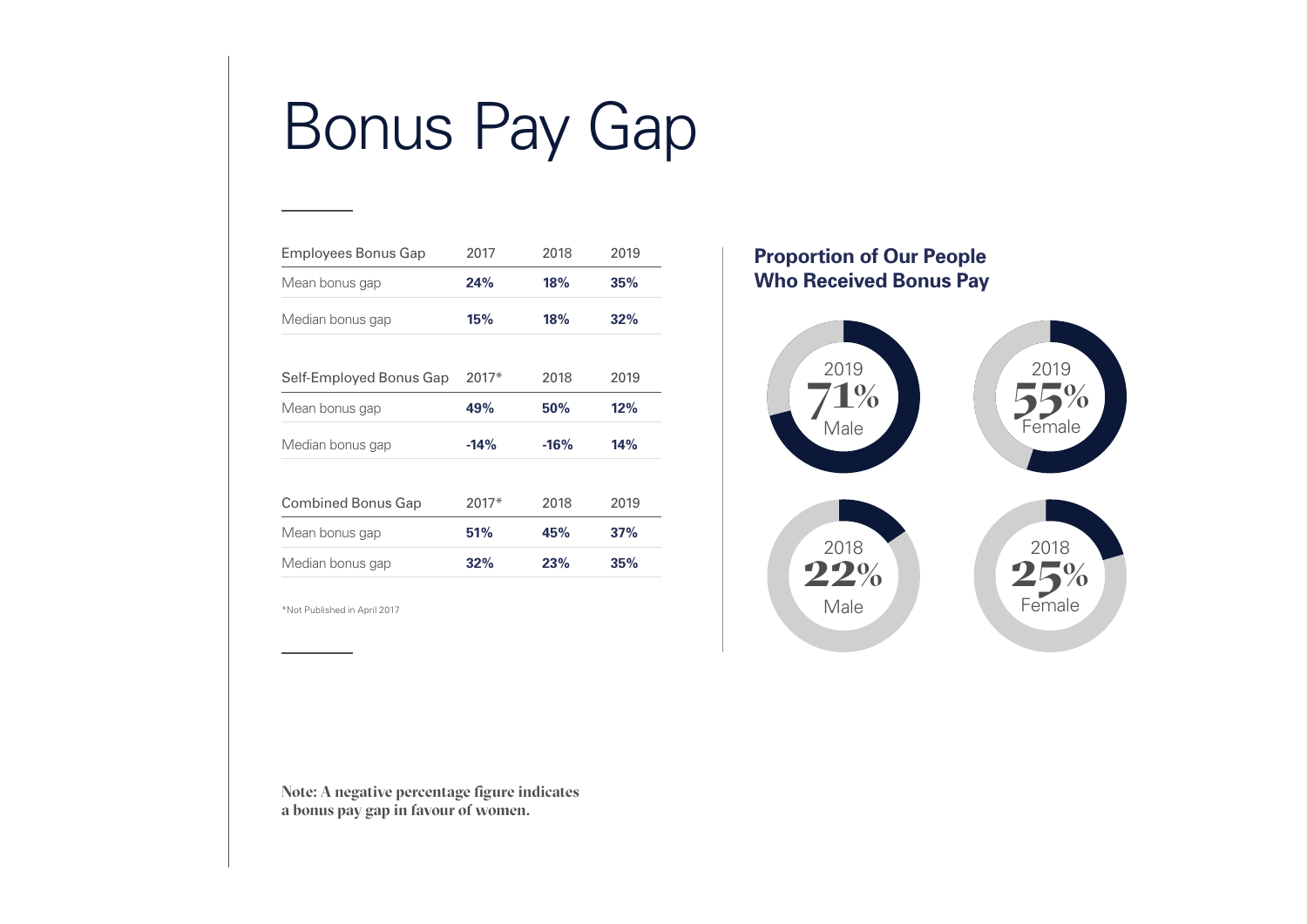### IPO Impact on our Gender Pay & Bonus Gaps

**In March 2019, we became the largest law firm listing in UK history after a successful IPO (Initial Public Offering) and in the process shifted away from the traditional full profit partnership model.**

As a result, our equity partners have reduced their annual remuneration by 60% and our fixed share partners by 10% in order to increase net profits for all our shareholders. The reduction will be partially offset by dividend income from shares. This has had a positive impact on our combined pay gap.

A further impact has been on our bonus gaps, due to the fact that eligible employees (those with 12 month service at IPO) were awarded 20% of salary as shares, of which 10% was sold down and paid as a cash bonus. These bonus payments are reflected in this year's figures.

We are looking to implement a structured bonus scheme based on a percentage of salary for the financial year 2020.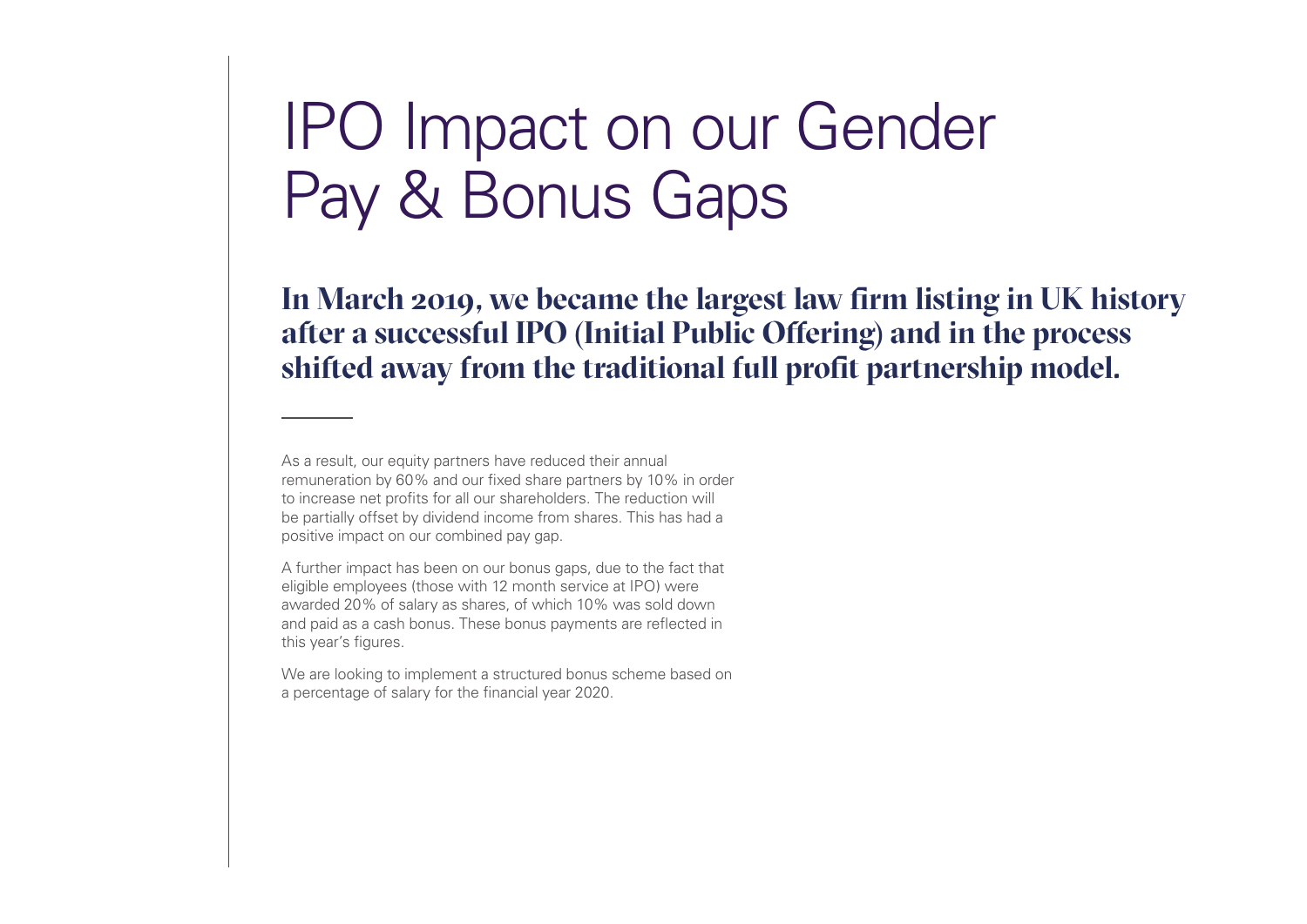### Ethnicity Pay Gap Reporting

**As part of our wider inclusion approach, we have worked hard over the past year to build a more accurate picture of our Black, Asian and Minority Ethnic (BAME) population. However, the current proportion of colleagues who have disclosed their ethnicity remains low at 60% and as yet, does not allow for meaningful comparison as part of our 2019 Pay Gap report.** 

To ensure we are as transparent as possible, the following strategic actions have been carried out:

- We are communicating and engaging with our people about the benefits of self identification, how it links to our diversity goals and how it supports our inclusive culture, to increase disclosure rates.
- We have signed up to the Race at Work Charter which commits us to taking practical steps to tackle any barriers (perceived or real) that colleagues identifying as BAME face in recruitment and progression
- We have appointed two Executive Sponsors on Race. An immediate action was for them to lead informal listening sessions with colleagues identifying as BAME, to better understand the issues that may act as barriers to BAME attraction, retention and progression and support the actions that are required
- In partnership, our Race Network & Executive Board initiated reverse mentoring. Each Executive Board member committed to at least one face-to-face meeting with their reverse mentor from the Network. 100% of the relationships have been maintained, feedback shared internally and members of our Executive Board have published blogs on their learned experience
- Our Board has sent a strong signal about the value of diverse talent & inclusion by setting diversity targets at senior levels and we have published both Gender & BAME targets which includes a deadline to initiate BAME pay gap reporting by the end of 2020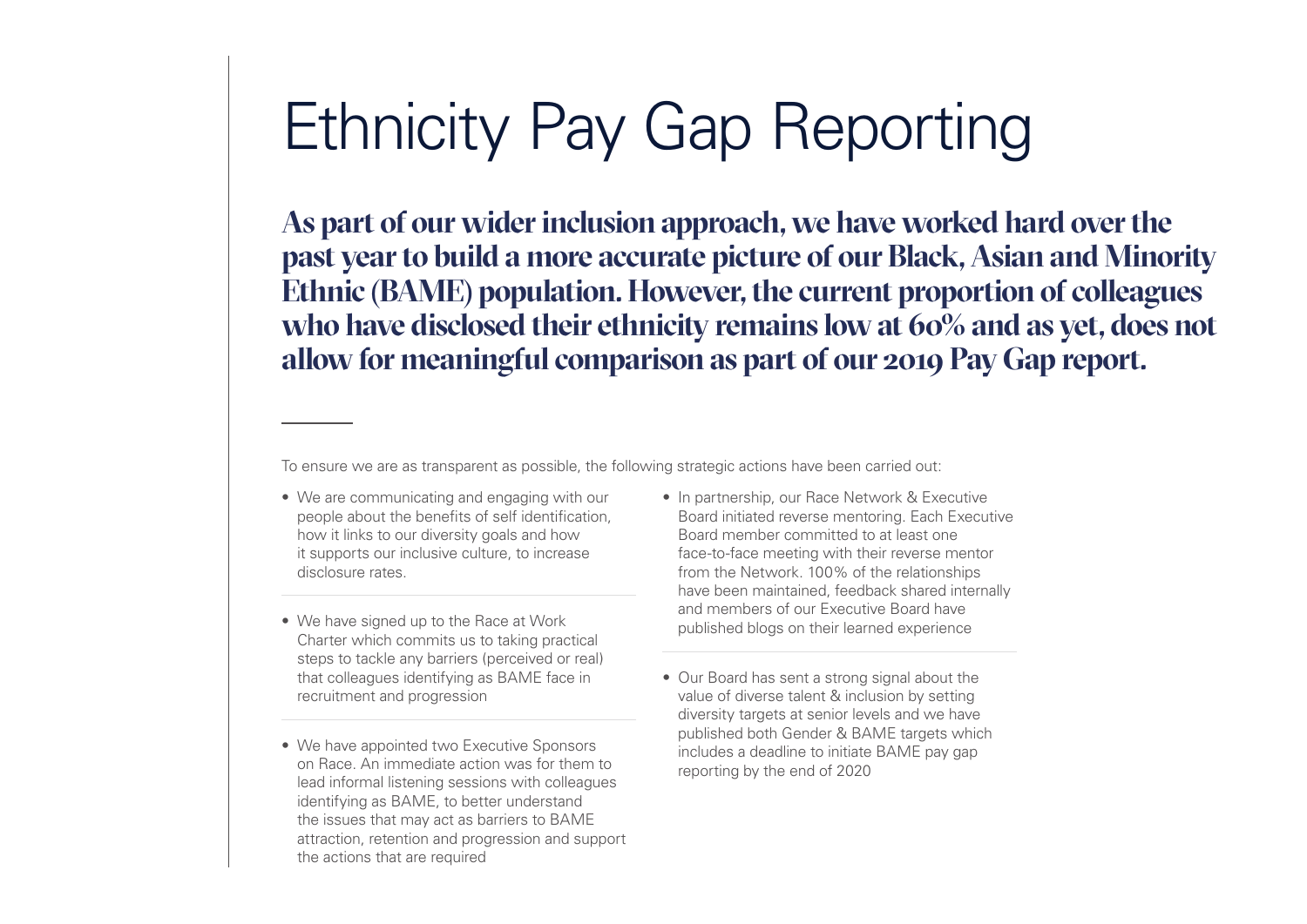#### Diversity and Inclusion Targets on Gender and Race

**Inclusion, diversity and equality are fundamental to driving our future success and demonstrate the commitment of our leadership to effect change, making DWF truly open to all.**

We share a common ambition with other progressive businesses to improve diversity on our main Board, Executive Board and across our wider senior leadership. The targets focus on ensuring that a diverse group of people have access to senior management roles within the business.

Whilst we are already meeting the voluntary target of having at least 33% of women on our plc Board as set out in the Hampton-Alexander Review in respect of gender balance, our sustained focus is on increasing female representation on our Executive Board to at least 33% by 2022, an increase from 27% and for women to hold at least 30% of other senior leadership positions, an increase from 27%.

We want these targets to take us further than ever before. The goals are based on our learnings over the past few years and are founded in our belief that inclusion, diversity and equality are fundamental to driving our future success and demonstrate the commitment of our leadership to effect change, making DWF open to all.

- **1.** The Board to maintain its current gender diversity (33%) with no less than three women on the board
- **2.** Female representation on the Executive Board to be raised to at least 33% by 2022
- **3.** Women to hold at least 30% of senior leadership positions by 2022
- **4.** Target to achieve at least 10% BAME representation across senior leadership positions by 2022
- **5.** The Board to initiate BAME pay gap reporting by the end of 2020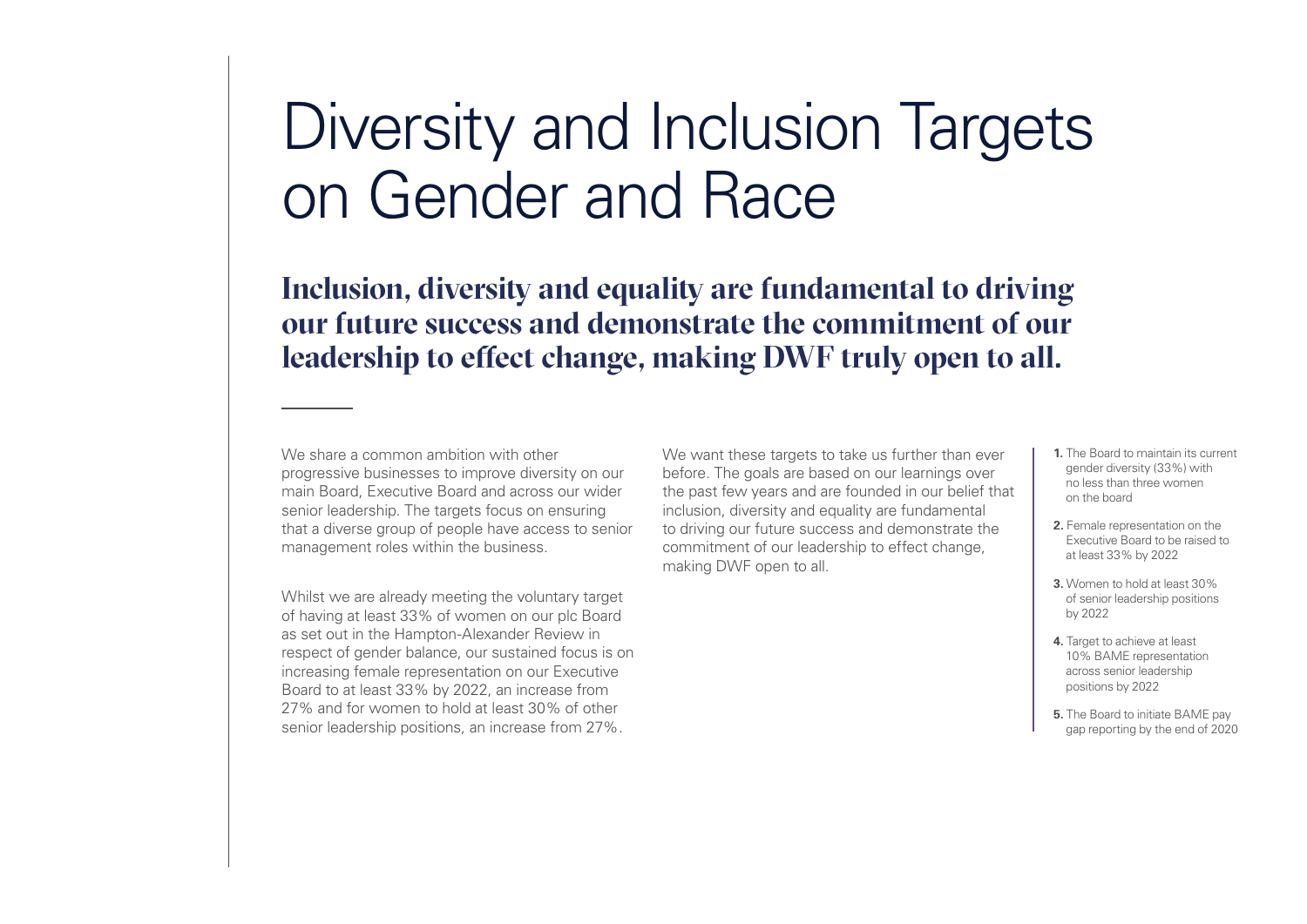## Guiding Pay Principles

#### **Following the publication of our 2018 Gender Pay Gap report, we introduced our non-negotiable guiding principles on pay:**

**Fairness** – being paid and rewarded fairly goes to the heart of our values and is critical to our collective ambition for DWF as a place people want to work and do business. Everyone is entitled to equal pay when doing equal work but that doesn't mean that everyone gets paid the same. However, any differences between individuals must be justified.

**Consistency** - We now have a consistent framework and approvals process in place together with a Behaviours Framework and market informed job pay ranges that underpin our approach to pay. This enables us to be clear and consistent in our approach to individual pay decisions, based on objective criteria, rather than just on personal opinion.

**Transparency** - We are already more transparent in our reporting on pay than required by law and commit to a degree of transparency about pay that will ensure that whilst the data of individuals is protected, we aim to ensure that DWF employees can see how their pay relates to other people across the business doing the same job and to what the market is paying.

**Competitiveness** - We balance the need to pay competitively with the need to ensure any variance in pay is legitimate and does not involve direct or indirect discrimination. Specialism of role or geographical variance, for instance, can command a premium in order to attract and keep the great talent we need to deliver on our purpose.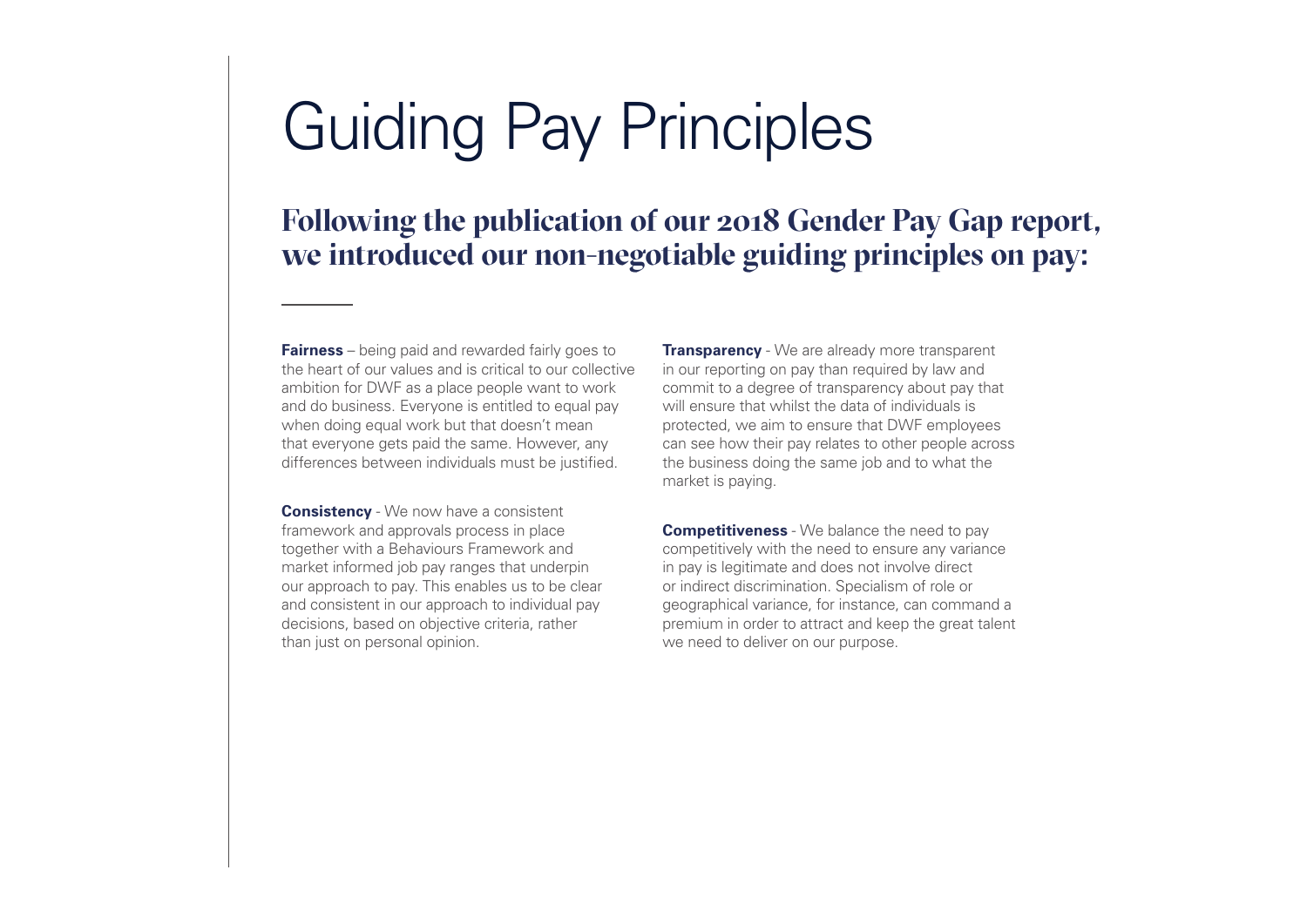## Further Progress Against Plan

- Following the introduction of Diversity and Inclusion targets, each division is required to report on progress to the Board on a quarterly basis
- A sustained focus on our talent pipeline has resulted in women accounting for 38% of our UK senior promotions.
- We've also reviewed the promotions process and supporting information making it more transparent and easier to understand for both our Non Fee Earners and Fee Earners across all career levels in the business
- We have enhanced our Maternity/Paternity pay and Shared Parental Leave provision
- Job analysis is carried out on every vacancy to determine suitability for flexible working and the use of 'Happy to talk flexible working' statement. Hiring managers are required to justify a full-time role
- In 2019, we achieved Top 10 Employer status from Working Families in recognition of our efforts to encourage flexible and agile working and we were awarded Best Law Firm for work-life balance by Legal Cheek
- After piloting the use of blind CV's, the practice is being extended more widely for Career Level 4 and above (mid to senior management positions)
- We are continuing to deliver inclusive leadership and unconscious bias training to Partners and senior leaders across our business
- We have continued to raise awareness and understanding of inclusive behaviours through our Diversity Week, International Women's Day (recognised as a winner in the International Women's Day 2019 Best Practice competition) and International Men's Day events
- We have seen year on year increases in female representation within our emerging talent. In addition, we continue to use the Rare Contextual Recruitment System to help advance social mobility within this population.

| <b>Trainees</b> | 2017 | 2018       | 2019 |
|-----------------|------|------------|------|
| Female          | 66%  | <b>74%</b> | 82%  |
| Male            | 34%  | 26%        | 18%  |
|                 |      |            |      |
| Apprentices     | 2017 | 2018       | 2019 |
| Female          | 58%  | 64%        | 71%  |
| Male            | 42%  | 36%        | 29%  |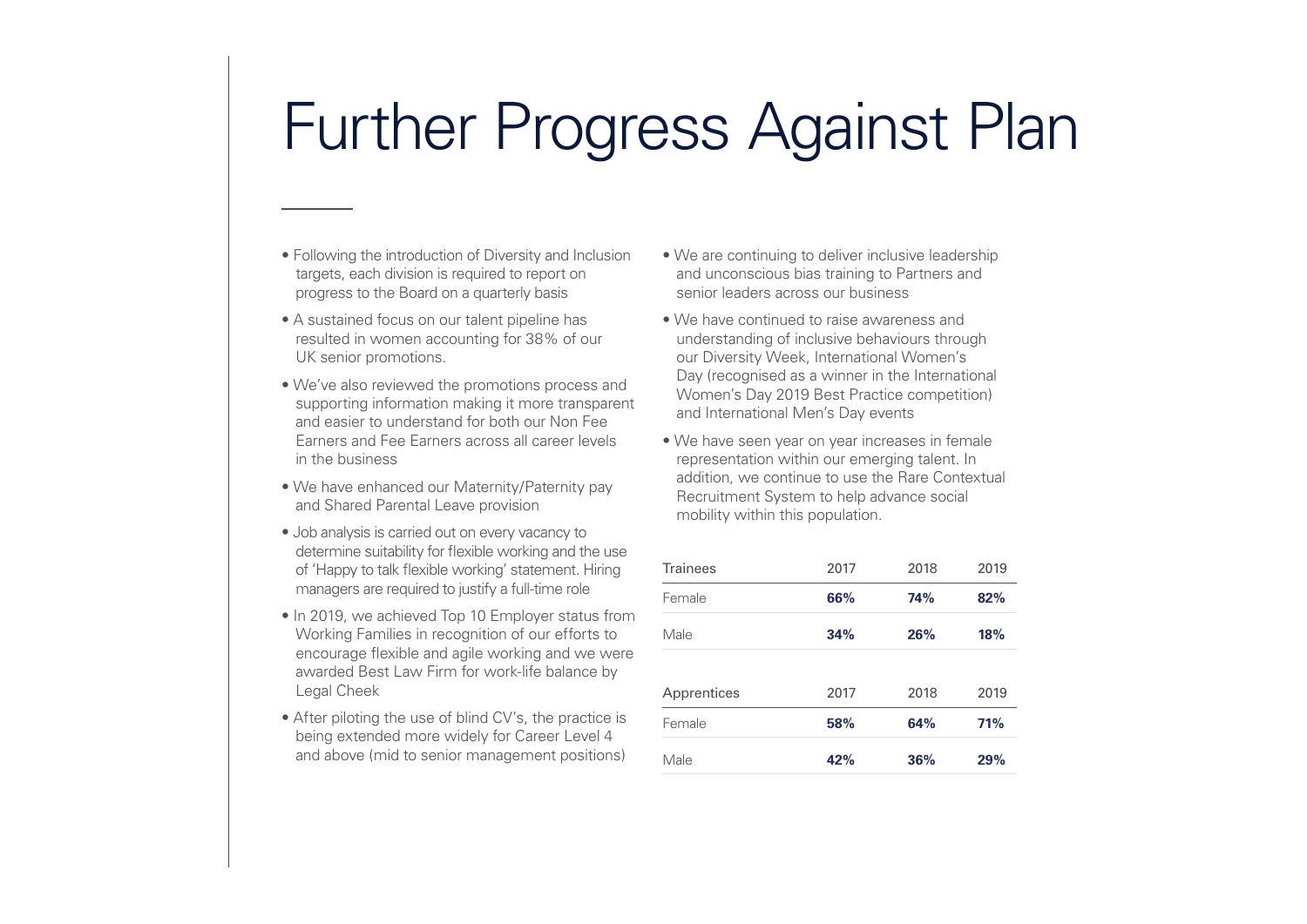# In Summary

**"We recognise that reducing our gender pay gap is an action that requires a sustained effort at every level of our business and at every point in the employee life cycle, from attraction & recruitment through to development, succession planning & promotion.** 

**Our sustained focus on meaningful actions will result in a more diverse workforce supported and empowered through our inclusive culture and values."** 



**Andrew Leaitherland**  *Group CEO*



*HR Director*

We confirm that the data reported is accurate.